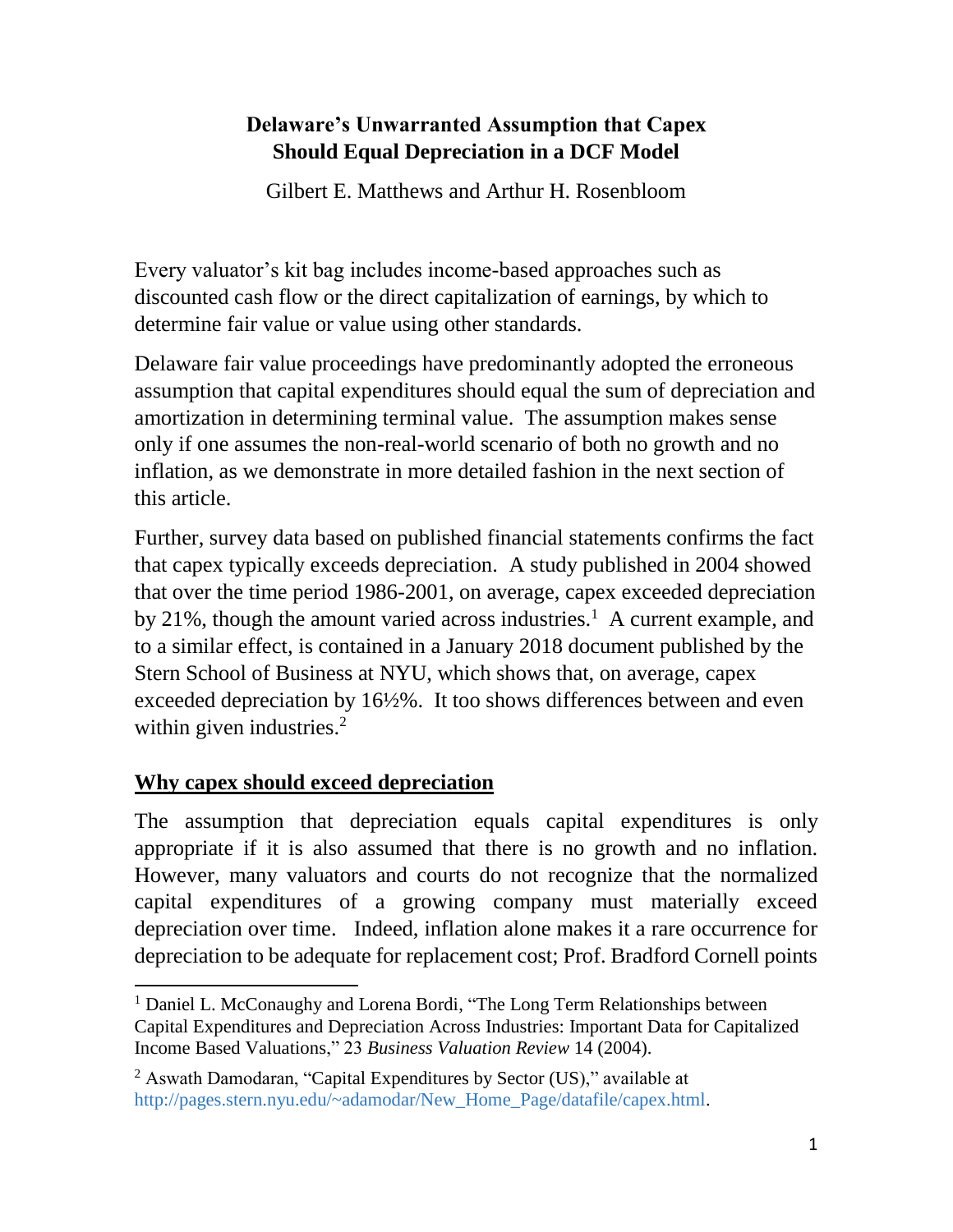out that the traditional approach "errs by failing to account for the impact of inflation and that "depreciation is rarely equal to [maintenance capex] even if there are no additional working capital requirements."<sup>3</sup>

In any given year, capital expenditures can be lower than depreciation, but a company cannot grow unless its *normalized* capex exceeds depreciation.<sup>4</sup> This can easily be demonstrated by using the simple example of a company that is growing at 3% annually and depreciates its assets on a straight-line basis over a five-year period to a zero residual value. If its capital expenditures are \$100,000 in the first year and increase 3% annually, capex in year six would be \$115,900. As shown in Table A, depreciation in year six would be \$107,800, 7% less than capex.

| <b>Table A</b>                                   |              |      |                     |  |  |  |  |
|--------------------------------------------------|--------------|------|---------------------|--|--|--|--|
| 5-Year Straight-Line Depreciation with 3% Growth |              |      |                     |  |  |  |  |
| Year                                             | Capital      |      | Depreciated in 2023 |  |  |  |  |
| Purchased                                        | Expenditures | $\%$ | Amount              |  |  |  |  |
|                                                  | $(\$000)$    |      |                     |  |  |  |  |
| 2018                                             | 100.0        | 10%  | 10.0                |  |  |  |  |
| 2019                                             | 103.0        | 20%  | 20.6<br>21.2        |  |  |  |  |
| 2020                                             | 106.1        | 20%  |                     |  |  |  |  |
| 2021                                             | 109.3        | 20%  | 21.9                |  |  |  |  |
| 2022                                             | 112.6        | 20%  | 22.5                |  |  |  |  |
| 2023                                             | 115.9        | 10%  | 11.6                |  |  |  |  |
| Total                                            |              |      | 107.8               |  |  |  |  |

The longer the depreciation period, the greater that the difference between capex and depreciation. Table B shows that, for 15-year straight-line

 $\overline{a}$ <sup>3</sup> Bradford Cornell and Richard Gerger, "Estimating Terminal Values with Inflation: The Inputs Matter–It Is Not a Formulaic Exercise,", 36 *Business Valuation Review* 117, 118 (2017)

<sup>&</sup>lt;sup>4</sup> There are limited circumstances where depreciation could exceed capex for many years. *E.g.*, if a single-facility company built and equipped a factory, its depreciation could exceed capex for an extended period. Also, to the extent that new equipment is either consistently cheaper to manufacture or consistently more efficient in use, recurring depreciation expense to recurring capital expenditures will increase. This discussion is based on depreciation on a GAAP basis and does not consider accelerated depreciation under the Tax Cuts and Jobs Act enacted in December 2017.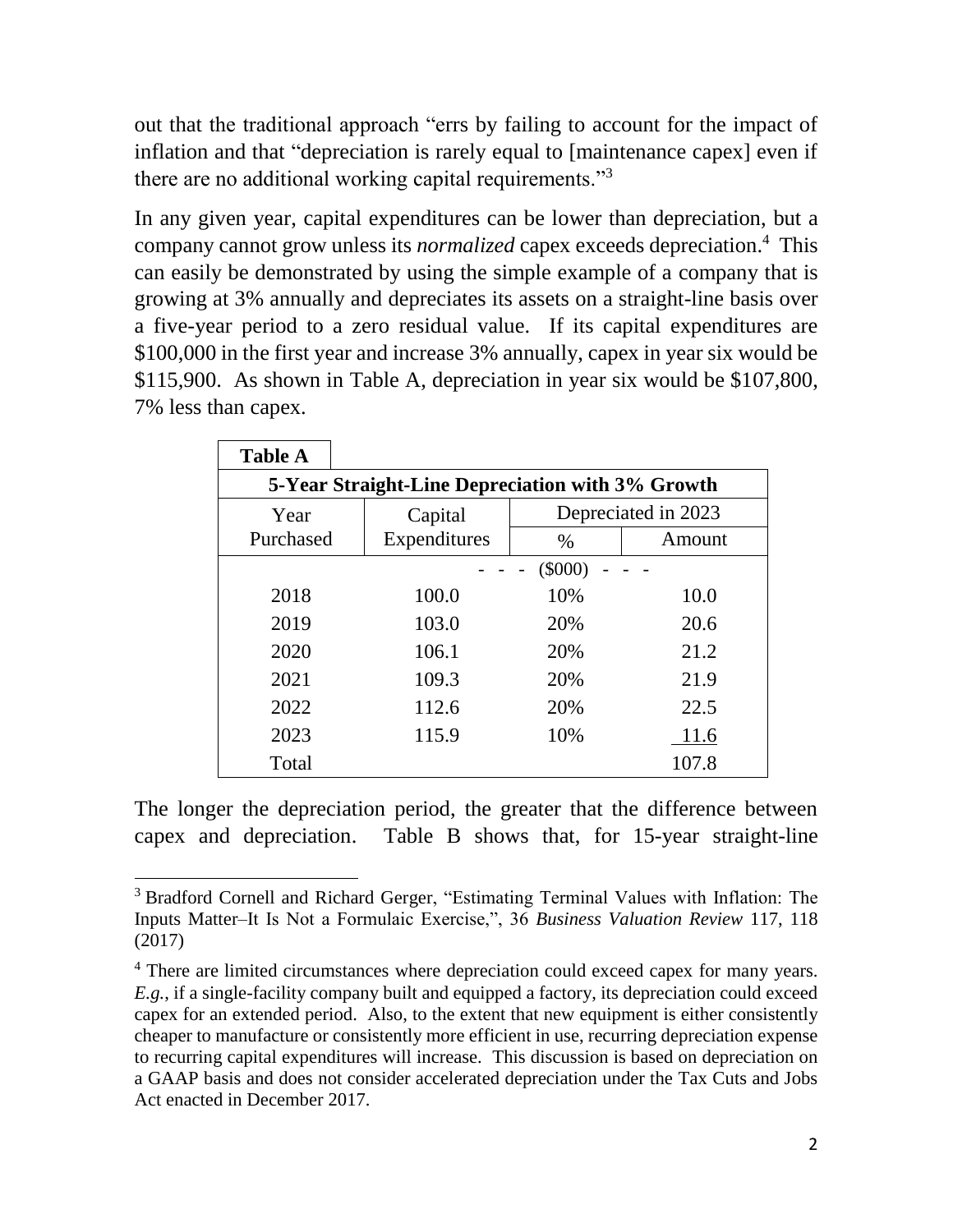| <b>Table B</b>                                    |              |                     |            |  |  |  |
|---------------------------------------------------|--------------|---------------------|------------|--|--|--|
| 15-Year Straight-Line Depreciation with 3% Growth |              |                     |            |  |  |  |
| Year                                              | Capital      | Depreciated in 2033 |            |  |  |  |
| Purchased                                         | Expenditures | $\%$                | Amount     |  |  |  |
|                                                   | $(\$000)$    |                     |            |  |  |  |
| 2018                                              | 100.0        | 3.333%              | 3.3        |  |  |  |
| 2019                                              | 103.0        | 6.667%              | 6.9        |  |  |  |
| 2020                                              | 106.1        | 6.667%              | 7.1        |  |  |  |
| 2021                                              | 109.3        | 6.667%              | 7.3        |  |  |  |
| 2022                                              | 112.6        | 6.667%              | 7.5        |  |  |  |
| 2023                                              | 115.9        | 6.667%              | 7.7        |  |  |  |
| 2024                                              | 119.4        | 6.667%              | 8.0        |  |  |  |
| 2025                                              | 123.0        | 6.667%              | 8.2        |  |  |  |
| 2026                                              | 126.7        | 6.667%              | 8.4        |  |  |  |
| 2027                                              | 130.5        | 6.667%              | 8.7        |  |  |  |
| 2028                                              | 134.4        | 6.667%              | 9.0        |  |  |  |
| 2029                                              | 138.4        | 6.667%              | 9.2        |  |  |  |
| 2030                                              | 142.6        | 6.667%              | 9.5        |  |  |  |
| 2031                                              | 146.9        | 6.667%              | 9.8        |  |  |  |
| 2032                                              | 151.3        | 6.667%              | 10.1       |  |  |  |
| 2033                                              | 155.8        | 3.333%              | <u>5.2</u> |  |  |  |
| Total                                             |              |                     | 125.9      |  |  |  |

depreciation and a 3% growth rate, depreciation in year 16 is only 81% of capital expenditures. Put differently, capex are 24% higher than depreciation.

In most DCF calculations, terminal value is 70% or more of the total value. Therefore, the error of equalizing depreciation and capex can have a material effect on discounted cash flow valuations.

Jim Hitchner, the author of several books on business valuation, has asked valuators in his webinar audiences, "How do you typically handle depreciation and cap ex when calculating cash flows?" The responses published in his bimonthly newsletter, *Financial Valuation and Litigation Expert,* were:<sup>5</sup>

 $\overline{a}$ 

<sup>5</sup> *Financial Valuation and Litigation Expert*, Oct.-Nov. 2012; Dec. 2013-Jan. 2014, p. 4; Oct.-Nov. 2015, p. 4; Feb.-Mar. 2018, p.4.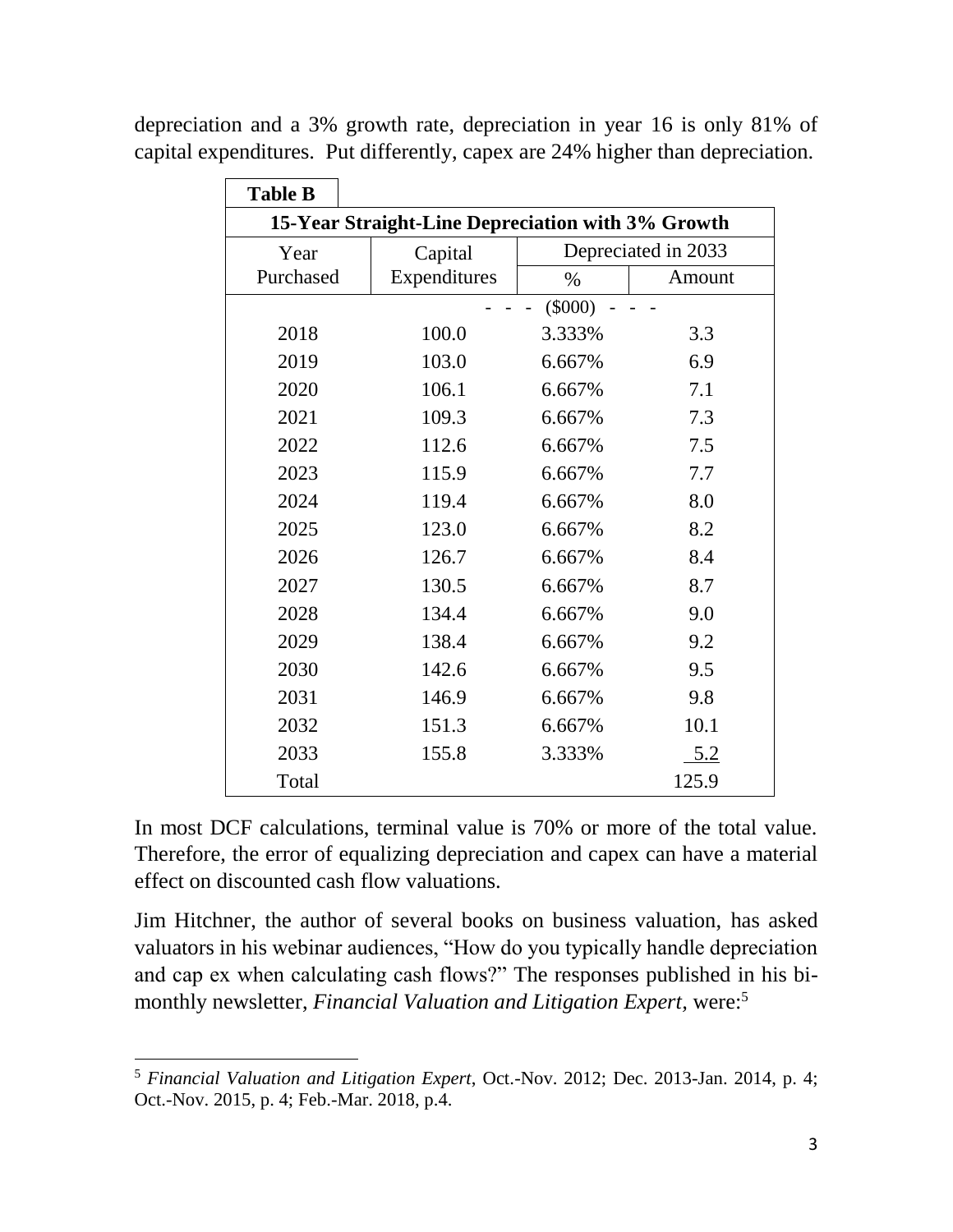|                                 | <b>June 2011</b> |     | June 2013 Feb. 2015 | <b>June 2017</b> |
|---------------------------------|------------------|-----|---------------------|------------------|
| Capex less than depreciation[!] | 6%               | 4%  | 6%                  | 2%               |
| The same or very similar        | 66%              | 68% | 55%                 | 45%              |
| Capex more than depreciation    | 28%              | 28% | 38%                 | 53%              |

These results show the increasing recognition in the valuation community that capital expenditures should exceed depreciation.

### **Delaware's default rule is capex = depreciation**

These facts notwithstanding, case law in Delaware appraisal demonstrates a strong tendency to genuflect to the faulty assumption that capex and depreciation should be equal. The baleful effect of such an approach raises DCF valuations to excessive levels.

The first mention of the capex/depreciation relationship in Delaware was in 1992:

[T]he proxy statement discloses IBC's expectation that capital expenditures in the future will approximate depreciation charges.

*Salomon Brothers Inc. v. Interstate Bakeries Corp*., 1992 Del. Ch. LEXIS 100 (May 1, 1992) at \*14

In the long-running *Technicolor* case, the Court stated:

I will calculate fixed capital investment as 1.8% of the following year's net sales, and depreciation as 1.8% of net sales.

*Cede & Co. v. Technicolor, Inc.*, 2003 Del. Ch. LEXIS 146 (July 11, 2003) at \*83; *aff'd in part, rev'd in part on other grounds,* 884 A.2d 26 (De. 2005)

The Court of Chancery explicitly ruled in 2012 that terminal value should be calculated on the assumption that capital expenditures and depreciation were equal, but it relied on both a prior case and a valuation text that did not support its conclusion:

The petitioners' challenge is grounded in the sound valuation principle that because the terminal value is meant to capture the present value of all future cash flows of the company, typically the net cash flow figure used to generate the terminal value should be normalized, rather than "unrealistically extrapolate[] [a company's] short run circumstances into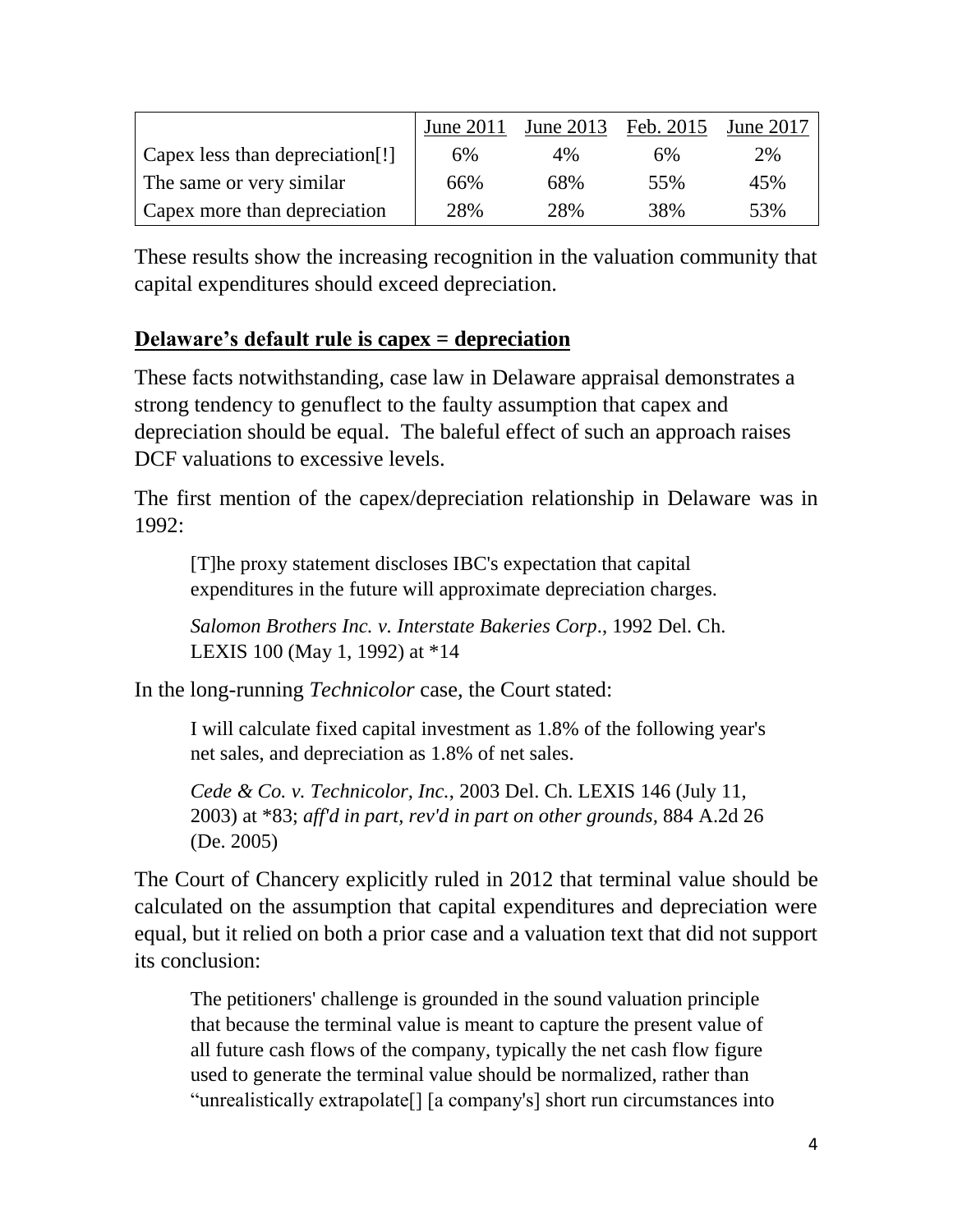perpetuity" [citing *[Kleinwort Benson Ltd. v. Silgan Corp](http://0-www.lexisnexis.com.opac.sfsu.edu/lnacui2api/mungo/lexseestat.do?bct=A&risb=21_T15367299394&homeCsi=5077&A=0.9140576852453804&urlEnc=ISO-8859-1&&citeString=1995%20Del.%20Ch.%20LEXIS%2075&countryCode=USA)*. ("*Kleinwort Benson*"), [1995 Del. Ch. LEXIS 75 \(Del. Ch. June 15, 1995\)](http://0-www.lexisnexis.com.opac.sfsu.edu/lnacui2api/mungo/lexseestat.do?bct=A&risb=21_T15367299394&homeCsi=5077&A=0.9140576852453804&urlEnc=ISO-8859-1&&citeString=1995%20Del.%20Ch.%20LEXIS%2075&countryCode=USA) at \*21]. The Gordon growth model indicates the equity value of a firm assuming full distribution of its net earnings [citing Z. Christopher Mercer, *The Integrated Theory of Business Valuation* (Peabody 2004), p. 15]. One of the important implications of this assumption is that "[c]apital expenditures are equal to depreciation" [citing Mercer, p. 15, and *Kleinwort Benson* at \*21].

*In Re: Appraisal of The Orchard Enterprises, Inc.* ("*Orchard*"), 2012 Del. Ch. LEXIS 165 (Del. Ch. July 18, 2012) at \*54.

The references to Mercer's text are misguided because Mercer's example on the cited page expressly assumes a company with *no growth*. A growing company needs capex greater than depreciation in order to sustain its growth.

The reference to *Silgan* is odd because the Court in that case actually used depreciation greater than capital expenditures.

Kovacs correctly recognized the need for an adjustment in the data so that capital investment relates to growth and depreciation in a sustainable manner. [This sentence was quoted in a footnote in *Orchard.*] ... Kovacs testified that *capital investment should slightly exceed depreciation* to sustain perpetual growth. ... Kovacs' theory that capital expenditures should slightly exceed depreciation is just as plausible as the "zero out" approach, *so I will not alter Kovacs' terminal value calculation* [emphasis added].

*Kleinwort Benson* at \*21-22.

A 2013 decision rejected expert testimony that capital expenditures should be greater than depreciation in the terminal value calculation and accepted testimony that they would be equal:

Gokhale used depreciation figures from the 2009 LRP and set capital expenditures equal to depreciation. Kursh made the assumption that depreciation would be higher than capital expenditures into perpetuity. . . . Because I have adopted Gokhale's model as a general framework, I adopt his treatment of capital expenditures and depreciation, as well.

*Towerview LLC v. Cox Radio, Inc.*, 2013 Del. Ch. LEXIS 159 (Del. Ch. June 13, 2013) at \*90-\*91.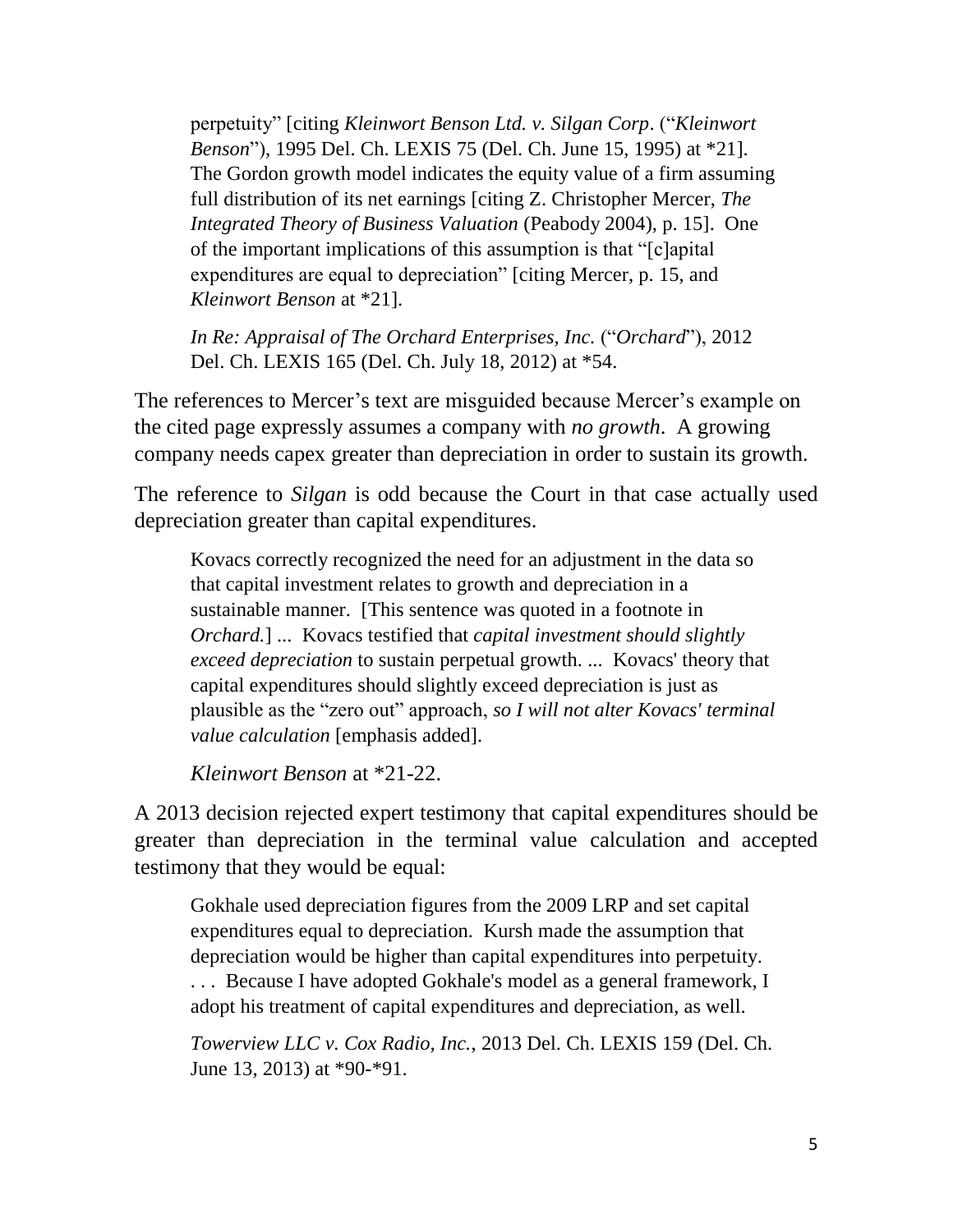In 2014, the Court again accepted the assumption that capex and depreciation should be equal.

I therefore adopt . . . Kimball's assumption that "[d]epreciation and capital expenditures are assumed to be equal over the long-term" [quoting the expert's report].

*Laidler v. Hesco Bastion*, 2014 Del. Ch. LEXIS 75 (Del. Ch. May 12, 2014) at \*44.

In 2016 the Court explicitly rejected expert testimony that capex should be greater than depreciation over the long term:

In the last year of the projection period, however, the Updated Base Case contemplated an amount for depreciation that exceeded capital expenditures. To bring the two into harmony, Hausman assumed that capital expenditures would exceed depreciation over time by an amount sufficient to cause net amortizable assets to grow at the Company's long-term growth rate. Fischel chose to increase capital expenditures to equal depreciation. The record shows that the Company historically had high levels of depreciation relative to capital expenditures, so it is more reasonable to assume depreciation would decrease during the terminal period to match capital expenditures. This decision adopts that approach.

*Merion Capital v. Lender Processing*, 2016 Del. Ch. LEXIS 189 (Del Ch. Sept. 21, 2016) at \*72-\*73.

## **The clearly erroneous decisions – Delaware cases where capex is less than depreciation in the terminal value calculation**

It is virtually impossible for depreciation to be greater than capital expenditures in perpetuity since depreciation is based on prior years' capex. Nonetheless, in a 2004 decision in a consolidated fiduciary and appraisal action, the Court accepted a terminal value based on a growth model in which capital expenditures in the final year on the projection period were \$9.1 million and depreciation was \$21.8 million:

Nor is there merit to the defendants' criticism (articulated through Matthews) that in Zmijewski's terminal year (2002), depreciation exceeds CapEx, a state of affairs that cannot go on forever. The flaw in this criticism is that Zmijewski's projected cash flows only; he did not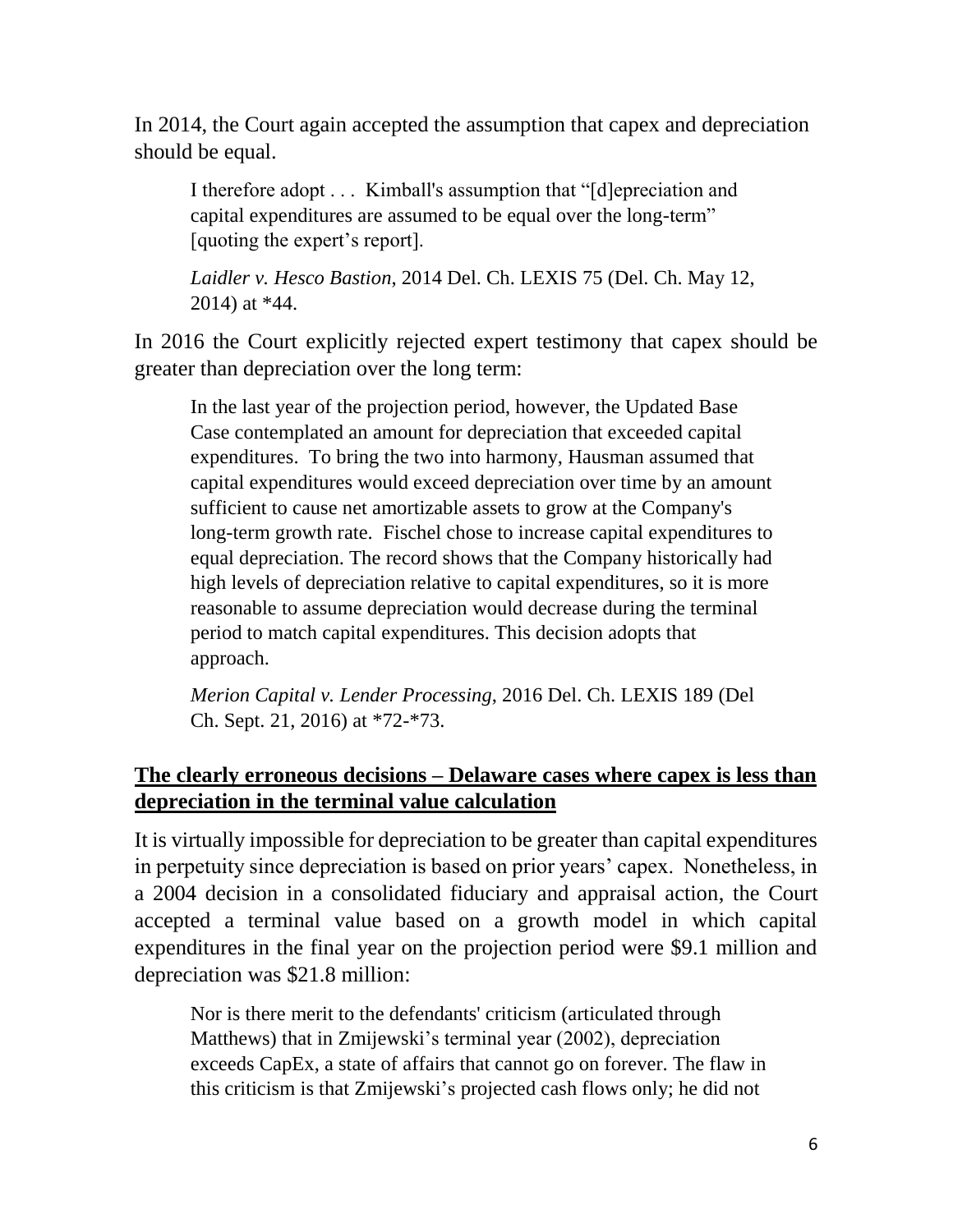forecast the individual components of free cash flow, including CapEx or depreciation. Accordingly, there is no basis to conclude that Zmijewski's forecasts perpetual divergent depreciation and CapEx.

*In re Emerging Communications, Inc. Shareholders Litig*., 2004 Del. Ch. LEXIS 70 (Del. Ch. May 3, 2004) at \*57, n.56.

The Court's explanation is puzzling. In this case, terminal value was derived by applying a growth rate of 2.9% to a free cash flow that was calculated by adding depreciation to, and deducting capex from, projected EBIT. The computation of terminal value was based on a forecast in which depreciation perpetually dwarfed capital expenditures, a mathematical impossibility regardless of the accounting method used.

The plaintiff in this case received a judgment with respect to more than 20% of the outstanding shares. Due to of the size of the award and a decline in the value of the company subsequent to the 1998 transaction date, the amount of the judgment exceeded the equity value of the company in 2004. Therefore, the Court of Chancery's error could not be appealed to the Delaware Supreme Court because the defendants were unable to bond the appeal.

Another 2004 decision also used a projection in which depreciation materially exceeded capital expenditures. In that case, capital expenditures were projected to be \$100,000 per year, while depreciation and amortization declined from \$487,000 in the first year of the projection to \$368,000 in the final year.<sup>6</sup> The opinion calculated terminal value based on 5% perpetual growth of projected free cash flow,<sup>7</sup> effectively assuming that capex and D&A both would grow at the 5% rate.

 $\overline{a}$ 

<sup>6</sup> *Lane v. Cancer Treatment Centers of America, Inc*., 2004 Del. Ch. LEXIS 108 (Del. Ch. July 30, 2004) at \*111. Although the amount of amortization is not specified in the opinion, the size of the company makes it unlikely that it would have been the major component of depreciation and amortization.

<sup>7</sup> *Id*. at \*116.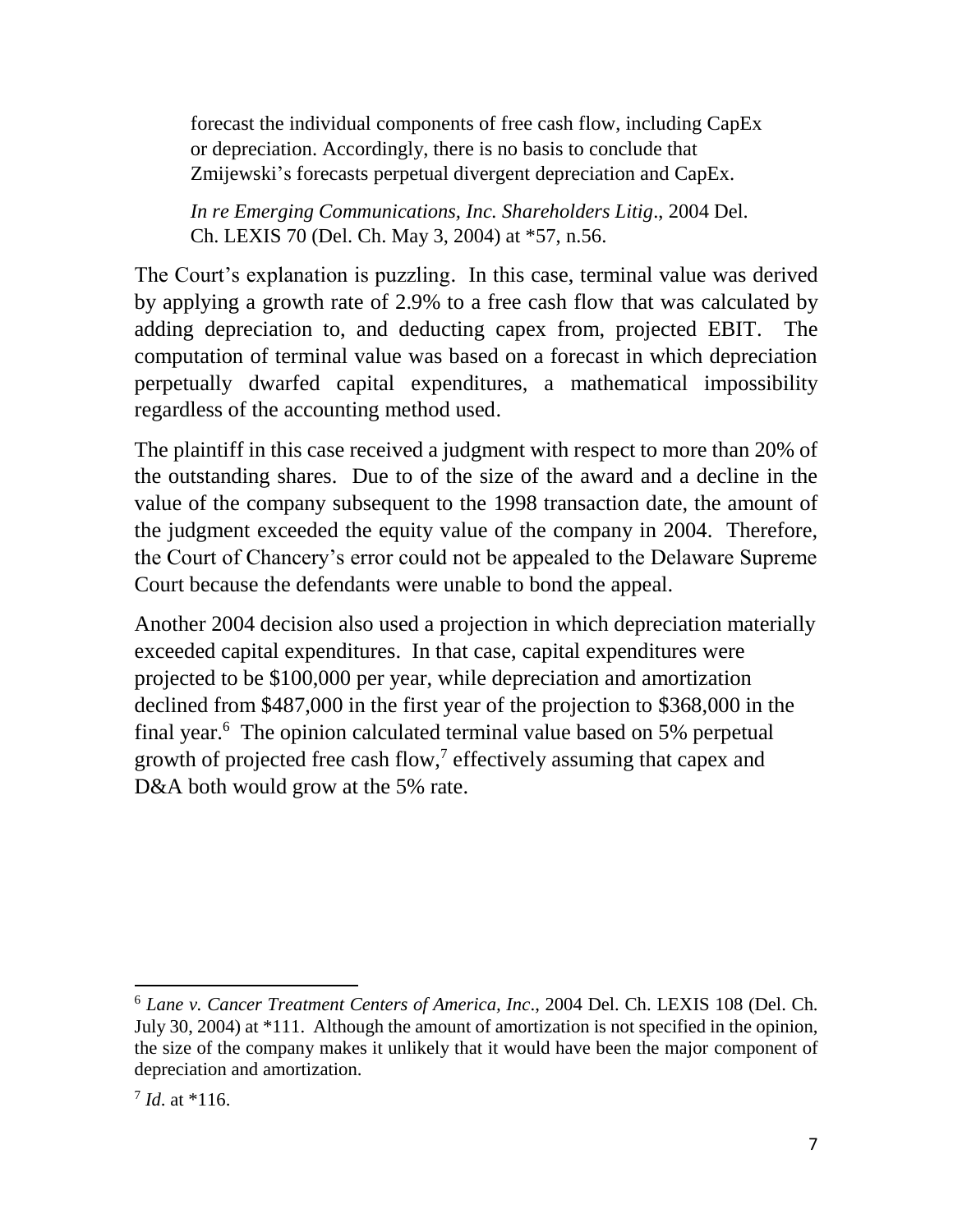### **The rare Delaware decisions where capex exceeded depreciation**

In a 2007 decision, capital expenditures were estimated at \$25,000,00 in the terminal year and depreciation was \$22.7 million. 8 In this case, the Court used the projections in the company's proxy statement<sup>9</sup> and did not comment on the fact that capex were higher.

In a 2015 decision, the Court of Chancery relied on a DCF analysis in which capital expenditures exceeded depreciation over time. In this case, it appears that both experts took this view:

[T]he experts arrived at different plowback ratios, which is the percentage of net operating profit after tax that is reinvested in capital expenditures. The idea is that "[i]n order to adequately support a perpetual growth rate in excess of expected inflation (*i.e*., positive real growth), a firm will need to reinvest in capital expenditures at a sustainable rate that is above that of projected depreciation." [quoting expert testimony at trial]

*In Re Appraisal of Ancestry.com, Inc.*, 2015 Del. Ch. LEXIS 21 (Jan. 30, 2015) at \*36-\*37.

#### **Federal cases**

The small sample of federal decisions which expressly discuss capex and depreciation in income-based valuations show a mixed bag of adherence to or departure from the heuristic idea that capex and depreciation should be equal.

A U. S Tax Court decision used a DCF analysis in which capex was lower than depreciation.<sup>10</sup> A U.S. Bankruptcy Court decision based its valuation on the assumption that that depreciation should equal capex; the Court rejected plaintiffs' claim that capital expenditures should be *less* than depreciation.<sup>11</sup>

 $\overline{a}$ <sup>8</sup> *Crescent/Mach I Partnership, L.P. v. Dr Pepper Bottling Co. of Texas*, 2007 Del. Ch. LEXIS 63 (May 2, 2007) at \*59.

<sup>9</sup> *Id*. at \*52.

<sup>10</sup> *Estate of Gallagher v. Commissioner*, T.C. Memo 2011-148 (U.S. Tax Ct. 2011). The Court's calculation assumed that depreciation was 3.1% of revenues and that capital expenditures were 2.8% of revenues.

<sup>11</sup> *In re: Nanovation Technologies, Inc.*, 364 B.R. 308; 2007 Bankr. LEXIS 1862 (Bankr. N.D. Ill., May 7, 2007).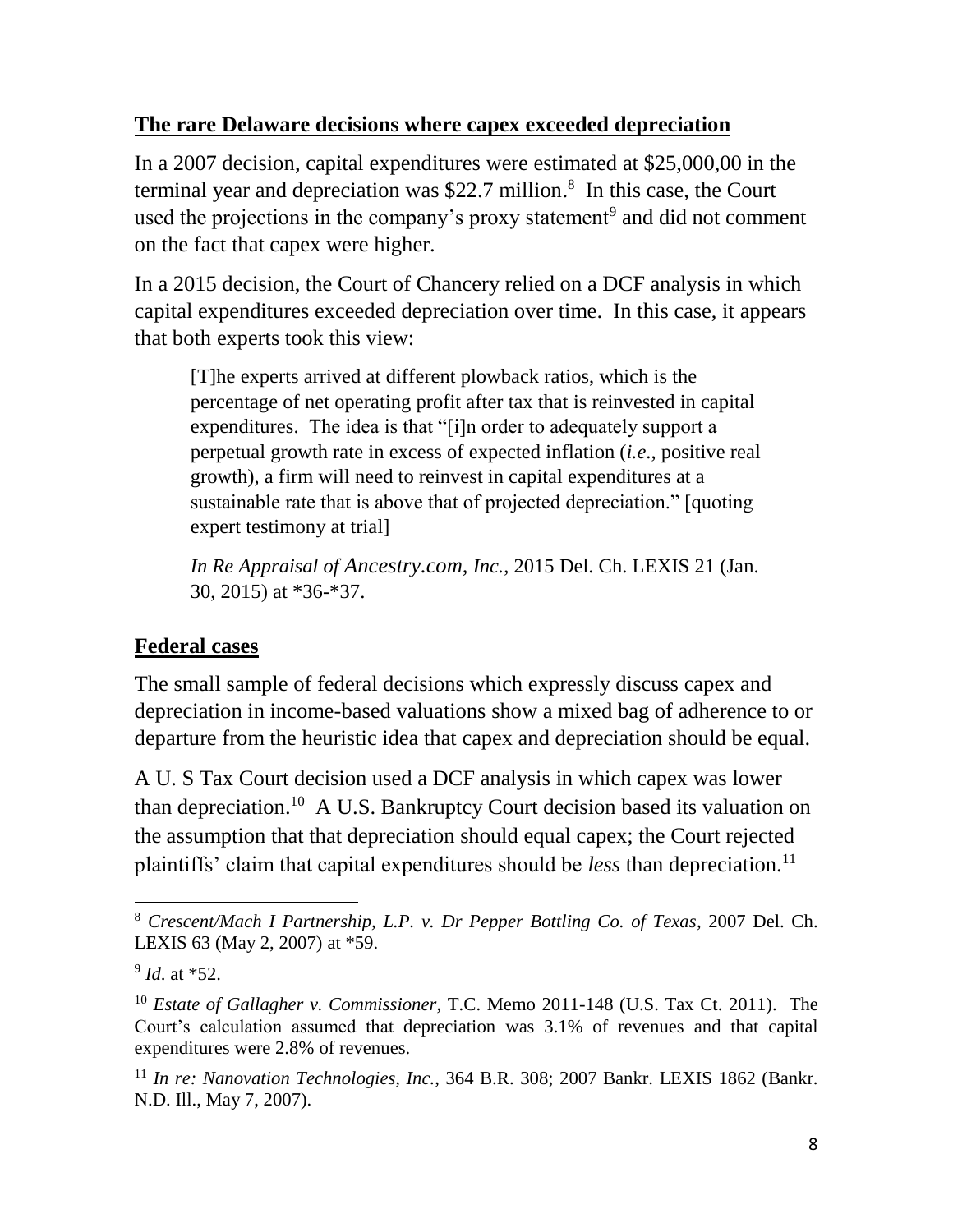On the other hand, a U.S. Tax Court decision used a valuation where annual capital expenditures were 28.2% greater than depreciation.<sup>12</sup>

The issue was addressed again in a 2010 decision where the U.S. District Court accepted expert testimony that capex would exceed depreciation and rejected the testimony that they should be equal:

Bayston assumes capital expenditures of approximately 109% of depreciation. This follows from . . . a belief that capital expenditures must outpace depreciation if the company intends to manufacture the number of units necessary to achieve terminal value revenue assumptions. . . .

On the other hand, Giesen assumes that capital expenditures will equal depreciation in the terminal period. . . . According to Bayston, Giesen's analysis is flawed because it implicitly assumes revenue growth without additional investment in ATS's asset base.

\* \* \*

Bayston's assumption that ATS will experience 6% volume growth and 3% revenue growth appears more reasonable than Giesen's for the terminal period. This indicates additional investment in the asset base is necessary at a level consistent with Bayston's analysis.

*Albert Trostel & Sons Co. v. Notz*, 2010 U.S. Dist. LEXIS 108778 (E.D. Wisc., Sept 28, 2010) at*.* at \*36-38.

## **Responsibility of experts to explain relationship to judges**

There's some light at the end of the valuation tunnel. As discussed above, the valuation profession has, from June 2011 to June 2017, moved from a situation in which only 28% of valuators typically assumed that capex would exceed depreciation to one in which 53% did so. While far too many valuation practitioners continue to perpetuate the error that fact-based data reveals, there is movement in the right direction.

In valuation cases, the courts normally rely on expert testimony to guide and inform them. The courts' errors in their DCF calculations can be attributed to

 $\overline{a}$ <sup>12</sup> *Estate of Simplot v. Commissioner, 112 T.C.* 130, 164 (U.S. Tax Ct., 1999), *rev'd on other grounds, 249 F.3d* 1191 (9th Cir., 2001).